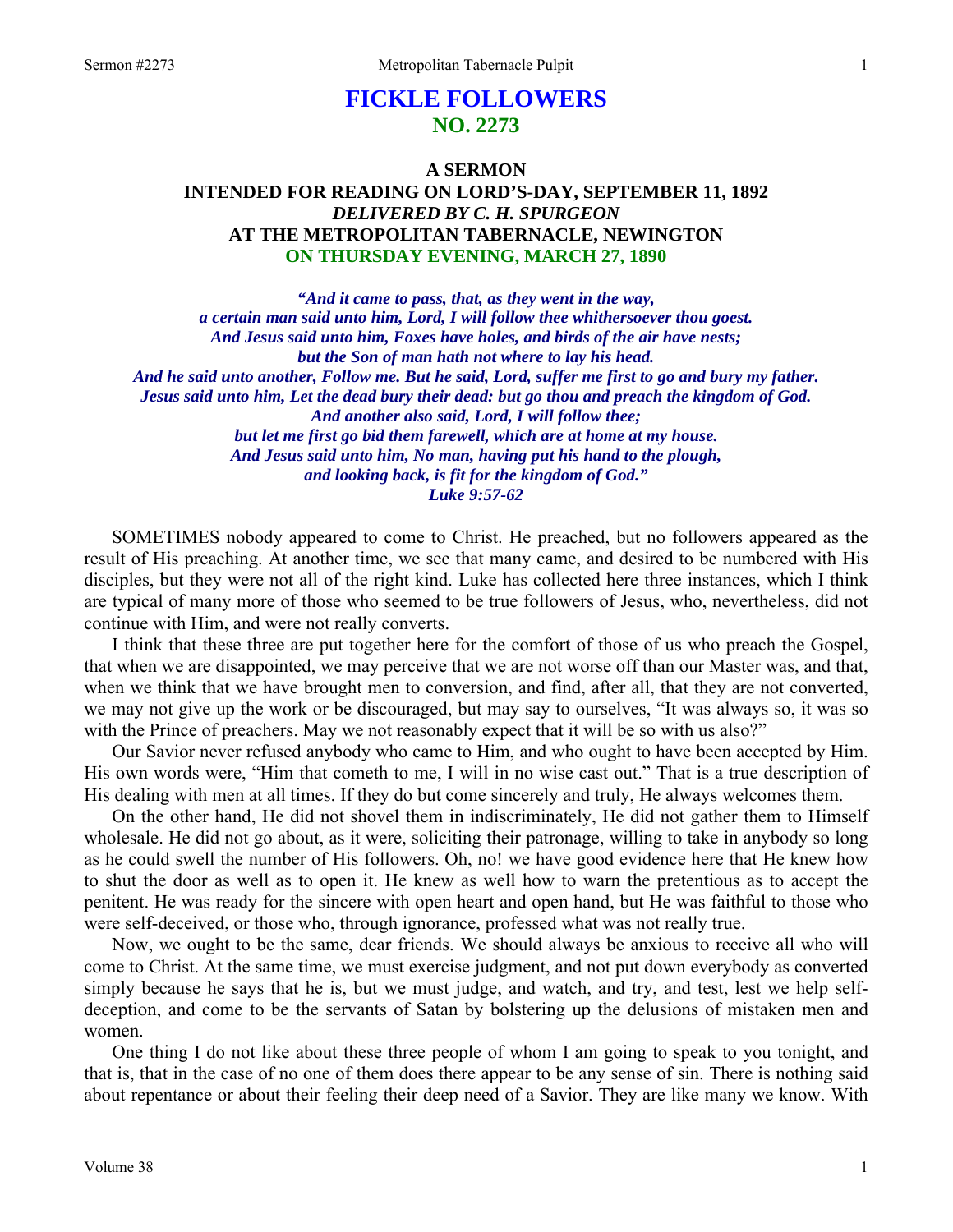no tears in the eye, strangers to a broken heart, they become religious mainly of themselves and they become irreligious of themselves. What they gained themselves they lost themselves.

But where there is really a deep ploughing work done, when the seed comes up, it lives. Where the foundation is dug deep, when the house is built, it stands. When there is stripping, there is afterwards real clothing. When there is a probing of the wound, the healing is a true healing, and not a pretense. I regret, therefore, that there should be so many persons, outside of my text, who have not any repentance. They seem to jump into their religion as men do into their morning bath, and then jump out again just as quickly, converted by the dozen, and unconverted one by one till the dozen has melted away, not really converted, otherwise they would never be unconverted again.

I believe that we are going to have a great many converts. We are praying over them, and praying for them, and we want to know what sort of men and women they ought to be. We want to know how to deal wisely with them in the name of our loving, tender, but faithful Savior. We shall learn from His treatment of those who came to Him how we should deal with those that come to us.

Now, first, *there are some would-be followers of Christ who do not consider,* as in the first case. Secondly, *there are some would-be followers of Christ who do not put Christ first,* as in the second case. And thirdly, *there are some would-be followers of Christ who still hanker after the world*, and want to have Christ and the world, too. Neither of these three sets of followers will ever prove a comfort to us or a glory to God.

**I.** First, THERE ARE SOME WOULD-BE FOLLOWERS OF CHRIST WHO DO NOT CONSIDER.

The first man, and he was a scribe too, said, "LORD, I will follow thee whithersoever thou goest." What that might mean, what that might involve, he did not ask, and therefore did not know. He was sincere as far as he knew, but then he did not know much. Had he known more, he would have said less.

Like our Lord, we meet with *many persons who are great at resolving*. "I will; that I will. Solemnly, I declare that I will." They are willing to make that declaration as publicly as you like, and stand up, or fall down, or do anything else to declare that they have resolved. I frequently hear persons exhorted to give their hearts to Christ, which is a very proper exhortation, but that is not the Gospel.

Salvation comes from something that Christ gives you, not something that you give to Christ. The giving of your heart to Christ follows after the receiving from Christ of eternal life by faith. It is easy to work our friends up so that they say, "We will give our hearts to Christ," but they may never do so, after all. If, with broken heart and contrite sigh, they had confessed their guilt, and had penitently cried, "God be merciful to me a sinner," they might not have looked quite so well, but there would have been more hope of them.

We cannot come to Christ unless Christ comes to us, and gives us a broken heart and a contrite spirit. If there be no repentance, depend upon it that that faith which we think we have is not the faith that will save us. Give me faith with tears in her eyes, I know her to be the true child of God. The faith that makes me feel my ruin, confess my sin, and lay hold of eternal life, because otherwise my merits will bring me to eternal death, this is the faith which saves. But some people are very great at resolving rather than repenting and believing.

These people show, generally, *very great confidence in themselves*. This man said, "Lord, I will follow thee whithersoever thou goest." There is no prayer, "Lord, help me to follow thee," "Hold thou me up, and I shall be safe," "Leave me not, or I shall wander from thee." but it is just this, "I have made up my mind to this, and I am a strong-minded person, and able to carry out what I determine. Lord, I will follow thee whithersoever thou goest." That is our duty, but that duty we shall never attain apart from divine help. "He that trusteth in his own heart is"—what? A convert? No, "a fool," and "a fool" is another name for a sinner.

Go, write on water, and return tomorrow to read the phrase you have inscribed, and when you have done that, trust thine own determinations. Go, and say that you will pluck the moon out of her orbit, or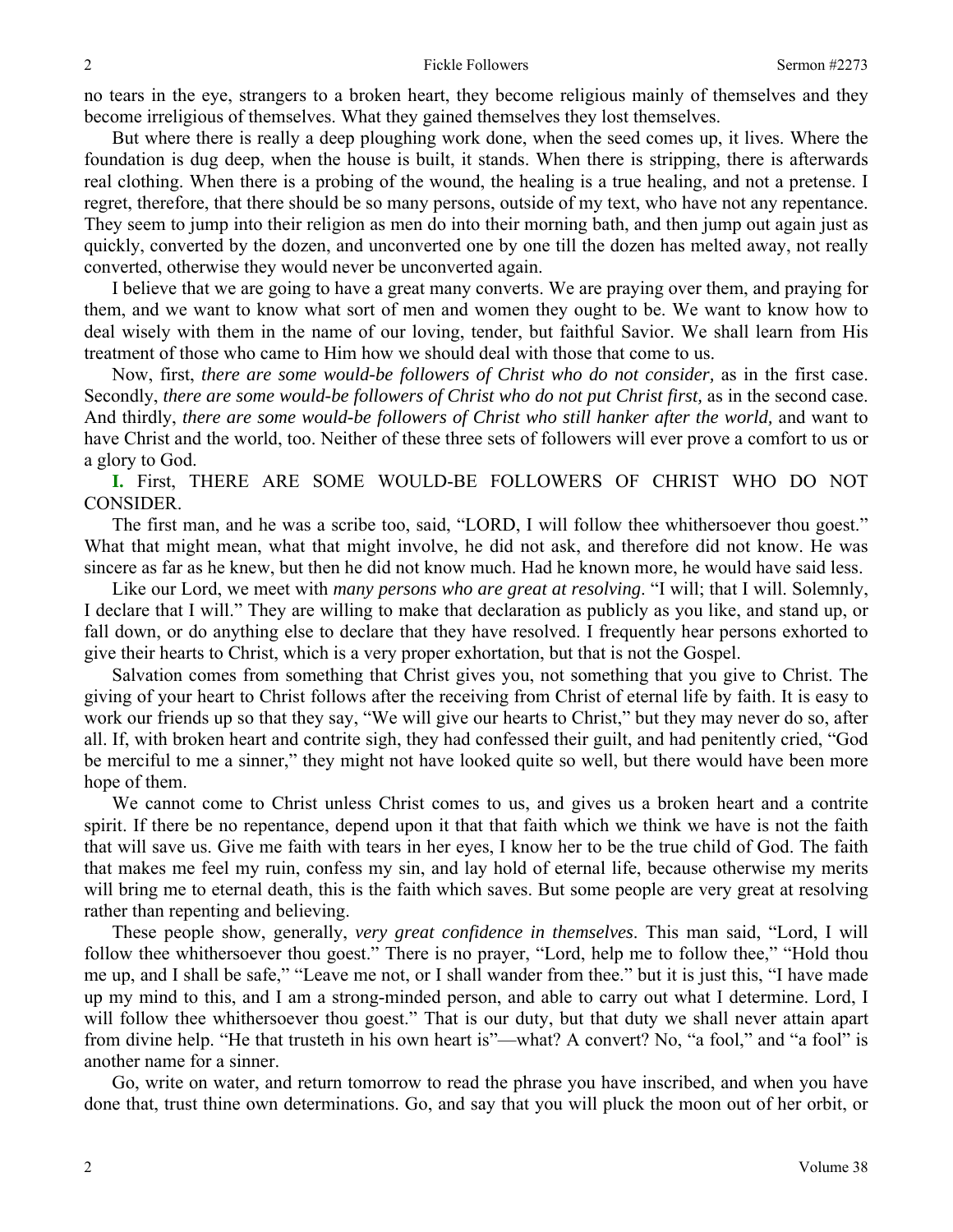stop the sun in his blaze at mid-day, and when you have done these things, then can you so control yourself as to be ever faithful to your Lord without His help.

I would have you deal far more in confession than in resolving, much more in believing than in bearing testimony to anything you have done yourself, or hope to do yourself, or resolve to do yourself. This first man is very big, he talks great swelling words, and he feels that he can do what he says, and in the simplicity of his ignorant heart, he says, "Lord, I will follow thee whithersoever thou goest."

Do you not think that, perhaps, there was at the back of that declaration, *some secret idea that he would be a gainer by it temporally?* May not this man have thought that Jesus Christ had come to set up a temporal kingdom, and that, by following Him, he would get a high place in that new kingdom? If even Christ's apostles began to contend which should be the greatest, and two of them wished to sit, the one on His right hand and the other on His left, I cannot wonder if this half-disciple had some idea that he was going to be a great deal better off as to carnal things for being a follower of Christ.

Now, it may be that some here imagine that the Christian life is all pleasure and joy, that there will be no persecution to endure, no affliction to bear. It may be that you have imagined that the way to heaven is by a grass path, rolled every inch of it, and that when you say, "Lord, I will follow thee whithersoever thou goest," you mean that you will follow Him through Jerusalem when everybody waves the palm branch, and casts his garment in the way.

Do you know anything about Gethsemane, and the bloody sweat, about Gabbatha, and the cry, "Crucify Him!" and about Golgotha, that scene of deadly woe? Will you follow Him there when the many turn aside? Will you witness there that He alone has the living Word? You think it shall be all king's weather with you if you go with Christ. Know you not that Christ leads us where the fiercest winds do blow, and where the stormy blast pitilessly hurls the sleet into our faces, and where we must perish if we live on earthly comforts? The people of God are a tried people, but many fancy that it cannot be so, and so they say, "Lord, I will follow thee whithersoever thou goest."

Now, notice that *Christ undeceived this man in a very wonderful way,* by telling him, "Foxes have holes, and the birds of the air have nests; but the Son of man hath not where to lay his head." He told that scribe that if he became His follower, he must share with Him, for the disciple is not above his Lord, nor the servant above his Master.

What will you have to share if you follow Christ? You will have to follow a friendless Man without a home, and often with no one to understand Him. If you take Him to be your Leader, you will have to travel over a rough road. Oh, may none of you ever profess Christianity for the sake of what you can get! I can assure you that, in these days, those who follow Christ for loaves and fishes will find the loaves very small and the fishes very full of bones.

The Savior meant this scribe to know also that, if he followed Him, not only would he gain no wealth by it, but he would get very little kindness as the result of it, for our Savior had no home of His own. There were kind friends, like those at Bethany, who often entertained Him, yet there were nights when the fox went to his lair, and the crow went to the wood, but the Savior had to tarry till His head was wet with dew, and His locks with the drops of the night, for no man gave Him shelter.

Christ says to this scribe, "You will be treated like that, you will lose many of your friends, and those who are of your own household will become your enemies, those who now admire you will abhor you, and those who now call you a fine fellow, and are pleased to entertain you, will shut the door in your face. That is what you have to expect."

When this man heard that, his enthusiasm, I suppose, cooled down. He was like Mr. Pliable, when he tumbled into the Slough of Despond. He said the Celestial City might be a very fine place, but if the way to it was so bad as that, anybody might have that city for him, he should not go plodding through miry ways in order to get to it. Many a man, when he has found that there is a cross as well as a crown, has foregone the crown because he could not bear the cross.

Does any one here say, "That was rather a hard method of our Lord, to tell this hopeful person that, and so discourage him"? Ah! dear friend, *it was a very safe and proper method*. Our Lord wants not to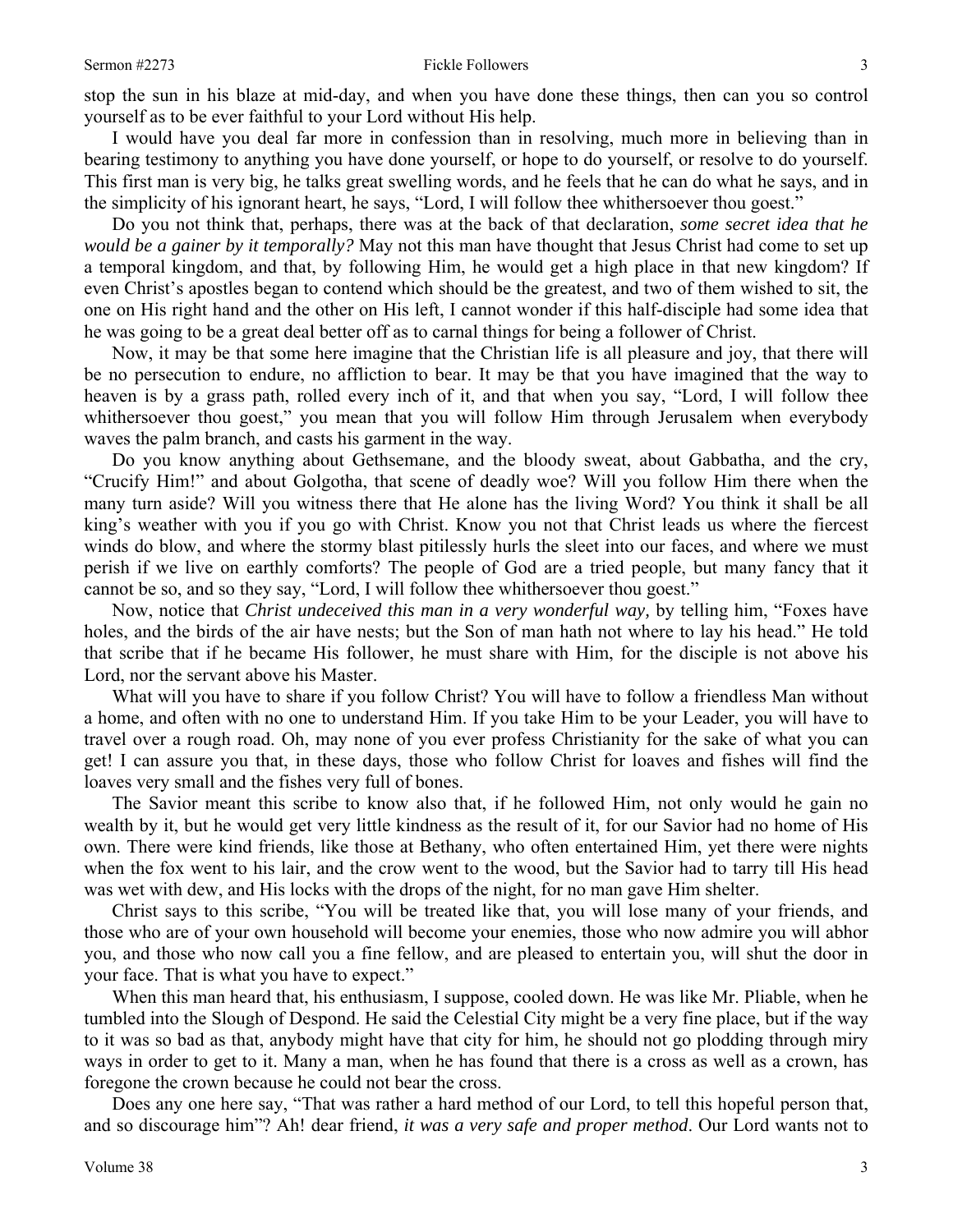gather to His army those who cannot be soldiers. If we cannot endure what lies before us, it is better for us honestly to turn back than to pretend to go forward.

If we enlist a man who is not sincere at the first, we are doing him a serious injury, we are doing ourselves an injury, we are doing the whole cause of Christ a solemn injury before the eyes of men, for all they that go back, like dogs to their vomit, bring disgrace upon the good cause. All those who say that they are Christ's, and then go and live ungodly lives, stain the name of Christ. They do more injury through having made a profession, than they would have been capable of doing if they had never made that profession.

Now, as the church hastily counts up her numbers, and says, "So many were converted," the world has another register, and counts up the apostates, the backsliders, the wanderers, and it is a serious blow struck at the crown and the glory of Christ when the world can say, "Such and such a man bore Christ's name, but he acted like a servant of the devil."

Hence our Lord was wise, as the great heart-searching Savior, to let this man know the worst side of religion, that, if he did take up with it, he might know what the cost of it would be. And so would I say to everyone here, that we want you to come, we want you to join the army of Christ, we want you to be followers of the Redeemer, but not unless you will first count the cost. We beg you not to take the name of Christ upon you, unless you are truly His in your very soul.

Do not dare to be added to the church of God, unless heart, soul, and spirit, your whole nature goes with your profession, and you become truly and really a follower of Christ. The enthusiastic often comfort a preacher, but they as often delude him. Let him be on his guard, and try well, with searching truth and with the untiring preaching of the whole Gospel, those who come to him, lest the great heap on the threshing floor should suddenly prove to be nothing but chaff, when God's great fan comes to blow upon it. We must keep the fan of the Gospel going, that the chaff may be divided from the wheat, for God would have us separate between the precious and the vile, and then shall we be as His mouth.

**II.** Now, secondly, THERE ARE SOME WOULD-BE FOLLOWERS OF CHRIST WHO DO NOT PUT CHRIST FIRST.

The second case mentioned in this chapter is different from the first, "And He said unto another, Follow me." This man was not a volunteer. The first man was, and he broke down in his preliminary examination. This man was, so to speak, a pressed man, impressed by the command of Christ, "Follow me," and he broke down too. Every true volunteer into the army of Christ is a pressed man. The grace of God has pressed him in, but every one who is impressed into the army of Christ is also a volunteer, for he is made willing in the day of God's power, so that, in the Kingdom of Christ, the pressed man and the volunteer are the same.

Still, there is a difference in this case. *This man had a distinct command from the Lord,* "Follow me." That is a very solemn thing, to have a command from the Lord coming to the heart, and then to repel it. I would have you very cautious when you hear the Word of God preached, or when you read it. If, at any time, it comes to you with unusual power, if it seems to arrest you, to lay an iron hand upon your shoulder, if you feel it difficult to get away from it, I pray you do not try to get away from it, for, if you do, you will add very greatly to your guilt. When Jesus Himself seems to say to you, "Follow me," be not deaf to the divine message, close not your ear to the heavenly command.

Have not some of you sat in these seats sometimes, and felt that, if you could but get home, if you could but be spared to get to your little chamber to bow your knee in prayer, you would be very different from what you had ever been, for a voice which seemed more than human was calling to you, and you could not but hear it? I beseech you, never trifle with such a message as that. O my hearers, never trifle with truth at all, but especially with truth that has a voice which you are compelled to hear, for, if you do, it will go hard with you. This man was called by Christ, who said to him, "Follow me."

*The excuse which he made seemed very natural*. "He said, Lord, suffer me first to go and bury my father." To bury his father might be a duty of nature, but to put that first—"Suffer me first"—indicated where his heart was. He was willing to be a Christian, that is to say, a Christian *and something else,* but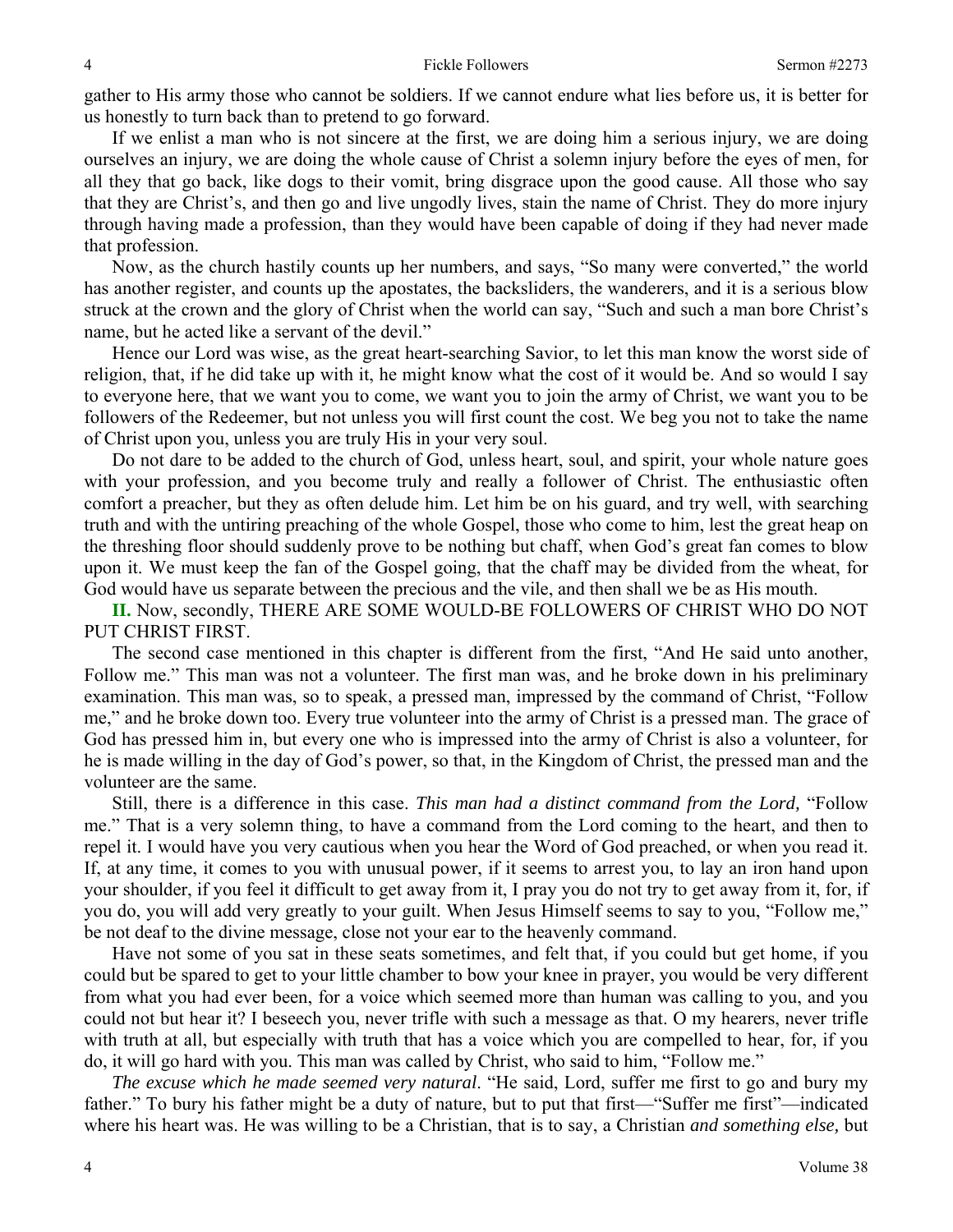#### Sermon #2273 5

the something else must be written in large capitals, and then, at the bottom, in very small type, "and a Christian.''

Do you not know a great many people of that sort? Philosophical and Christian, but the Christian is quite the secondary consideration. They are like the man whose child was asked, "Is your father a Christian?" and who replied, "He is a Christian, I think, but he has not worked much at it lately." There are many Christians of that sort nowadays. They work at their own business, and they do a little now and then, between whiles, in Christianity.

You are no Christian unless you put Christ first. He will not come into your heart to sit in the worst chair in the house. He will not come into your soul to be lodged in the garret. He must have the best room, and the best seat in the room, he must be first, and not even father and mother may come before the Lord Jesus Christ.

A young man says, "Yes, I must first become a journeyman or a master, I must first be married, I must see to the main chance." Oh, the world is your main chance, is it? Then you are no follower of Christ. If Christ be not first with you, Christ is nothing to you. You cannot have Him to play with, you must surrender your whole life to Him, and make Him the first and last object of your life's ambition, if you have Him at all.

But with regard to what this man said about burying his father, if there were some force in it to our ear, the Savior who knew everything saw that *there was no force in it,* for He said, "There are other people to bury your father, but I have called upon you now to come and follow me. Nobody else can do that for you, but the burial of your father can be done by others whom I have never called, and who know nothing about the divine life. Let the dead bury their dead."

You would be surprised if I were to read you the letters which I receive about different things which the writers say I ought to do and could do. Of course, I ought to take a side in politics, and appear at the next political meeting. Of course, I shall not, because there are plenty of dead people to bury dead politics, and they may go and do it. My business is to preach the Gospel. Someone then says, "You should take up social questions." There are plenty of dead people to handle social questions, let them handle them if they like the work, my business is to preach the Gospel of Jesus Christ.

Then it is said, "You ought to provide amusements for the people." Ought I? There are plenty of fools to do that without my going into competition with them, my business is to preach the Gospel. When a man is once called by Christ, he may say of a great many things, "Well, they are very proper, very proper, indeed, for others to attend to. Dead people want burying, and ought to be buried.

It is a pity that there should be any difficulty about their being buried, but there are enough dead people to bury them. There are not enough living ones to preach the Gospel, there are not enough to follow Christ." "Follow me," said Christ, "I must be first, and as for these other things, there are other people who can properly attend to them. It is more in their line. The dead know where the graves are, the dead know all about funerals. Follow me, and let the dead bury their dead."

After all, if he had gone home to bury his father, *it would have involved so much loss of time to him*. As a follower of Christ, during that time he would not have been attending to his work. If he could have gone home to the funeral and preached Christ to the mourners, it would have been all in his day's work, but as he would not have done so, and did not think of doing so, he was only going simply to pay his debt of courtesy. He was losing so much time that ought to be given to his Master.

And here was the worst result of this request, *it produced unsound discipleship*. Oh, what a mass we have of very questionable discipleship towards Christ, where somebody or something is put before Christ! If you judge the man's life as it really is, you will find there is something that has a higher place in it than love to Christ.

Judge him by his conversation, is Christ first there? There is a deeper emotion in his heart caused by politics, it may be, than by religion. I know some of our brethren, most respectable people I have no doubt they are, but if there is a meeting upon some political question, they are all excitement. They shout "Hurrah!" They nearly rave, and act as if they ought to have a strait waistcoat on.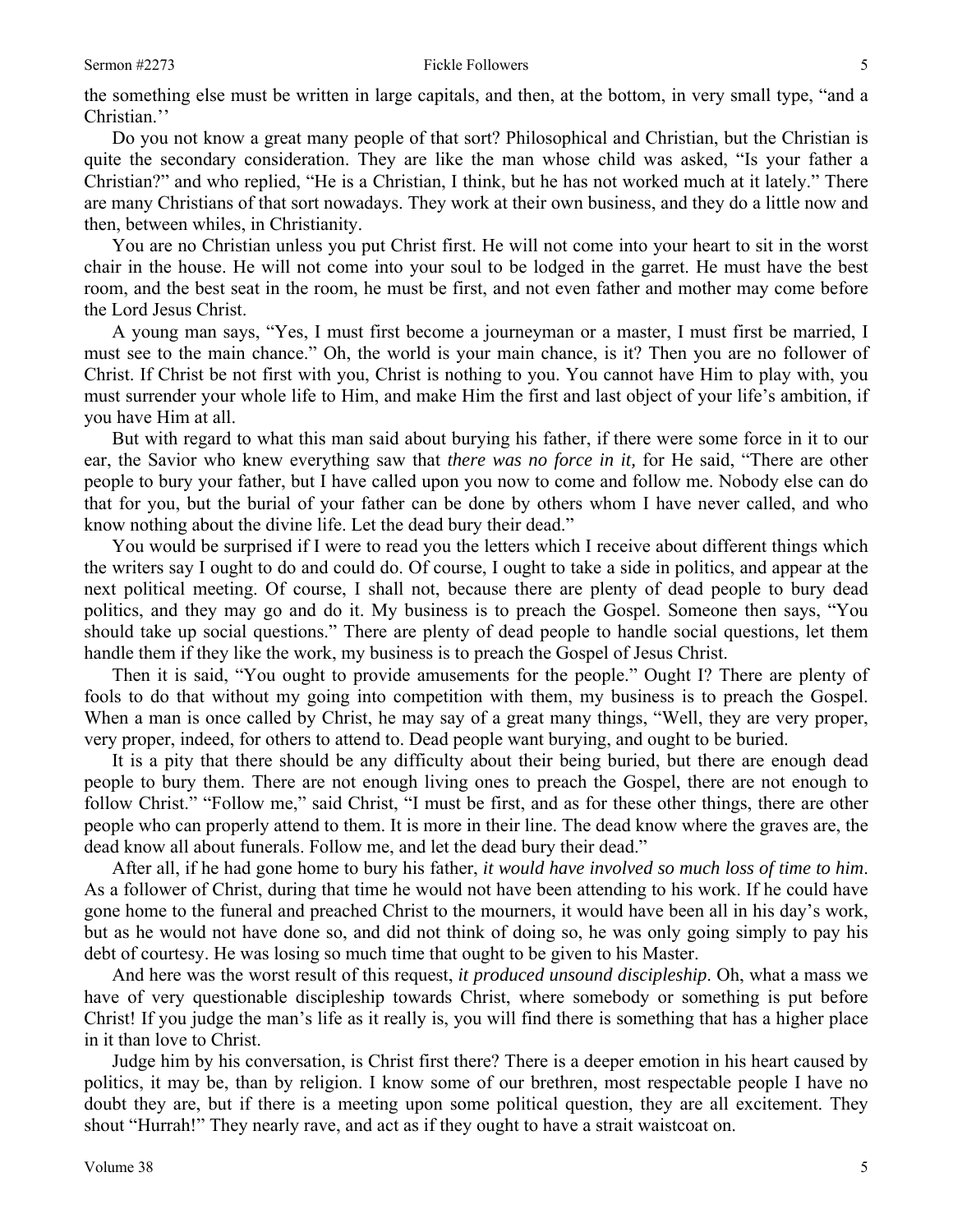But go to the prayer meeting, and you will find that they are as dull as death there. When there is anything to be done for Christ, you cannot stir them, they seem to have gone into a soporific condition. May God save us from that state of heart and life! If Christ is not first, He ought to be, and if we do not make Him first, above all other things put together, we do not know Him at all.

You are no Christian if you are not altogether a Christian. If every part of you is not consecrated to Christ, I fear that no part of you is consecrated to Him, at all events, this faulty discipleship will never produce much fruit, or bring much glory to God. With this second class of would-be disciples, our Master was troubled, and so are we.

**III.** Now, thirdly, THERE ARE SOME WOULD-BE FOLLOWERS OF CHRIST WHO STILL HANKER AFTER THE WORLD.

"And another also said, Lord, I will follow thee." He is another volunteer, "but let me *first."* Something must be done first by him, too. There would have been no hurt in what he said if he had not put in that word "first." "Let me first go bid them farewell, which are at home at my house." Well, now, the objection to this was that he did not intend to come right straight out from the world. He did not mean to come out there and then for Christ, but he must go home, and bid them farewell first.

We know, first, that *this was a very dangerous procedure,* because the probability was that, when he went home to bid them farewell, they would get crying over him, so that it would take a month to say farewell, and then he would have to say farewell again, and perhaps keep on saying it all the rest of his life. No man leaves sin little by little. No, there is nothing that will do as an escape from sin but total abstinence from it, to have done with it, and cut the connection altogether by God's grace, and that without taking a farewell of it.

O young man, when you are thinking of leaving the world, be afraid of those farewells! They have been the ruin of hundreds of hopeful people. They have been almost persuaded, but they have gone to their old companions just to give them the last kiss, and the last shake of the hand, and we have not seen anything more of them. It is a dangerous operation, this trying to part with the world by degrees, gently, in a courteous way, little by little. You will never do it! No man becomes a follower of Christ in that mode. No, like Paul on the way to Damascus, turn at once from being an enemy into a friend of Christ, and cry directly, "Who art thou, Lord?" and "What wilt thou have me to do?" for this is true conversion.

Next, I do not know that this young man was wrong in his proposition to go home, but *he was going for the wrong purpose*. You notice that his objective was to "bid farewell" to all his friends. Suppose he had said, "Master, I will follow thee, and to prove how I will follow thee, I will go home, and fetch my wife, I will go home, and bring my children, I will go home, and talk to my brother, I will go home, and in thy name and by thy power, I will bring to thee my cousin."

But no, he says that he is going to bid them "good-bye," so he is not going with the heroic motive of winning them to Christ, like Matthew, when he called his old companions together, and Christ sat at the table, and preached the Gospel to them. That was a grand bidding "good-bye" to the world, but this young man is simply going to bid them all farewell. Beloved, if you go to your old companions, go and tell them what the Lord has done for you.

*It was a manifestation of indecision*. He would follow Christ, but—well, that home of his, all those dear faces at home. Our Lord would not have forbidden his seeing them again at another time, but now, first, he asks to go and see them, first, as if they would not be there another week, or another month, he must go there first. So we find plenty of people who are thus undecided, they would like to go to heaven by that broad road along which the multitude of men are going down to hell.

"Yes, write my name in the church book, but I shall keep it on the books of the club where I go and do a little bit of gambling, at any rate, just for a time. I must keep to my old companions for a while. I will be a Christian one of these days, but just now I have—well, the fact is, I have an engagement, I promised, and I must keep my promise." Oh, there is no hope of men while they are like this, swinging between the two states. They must take the grand decisive step, and say, "Now I have cut the cable that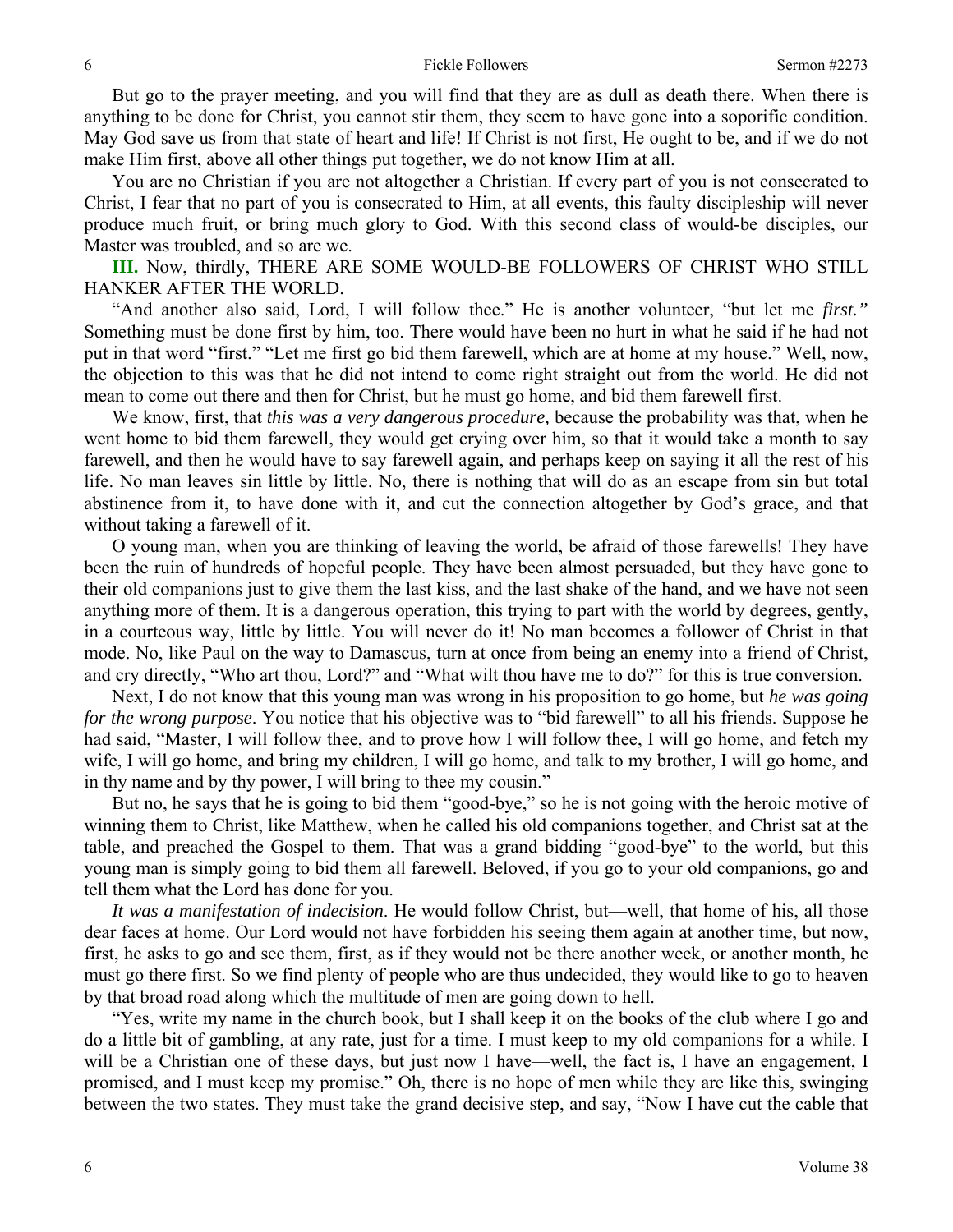#### Sermon #2273 **Fickle Followers Fickle Followers** 7

bound me to the world, I have done with these dangerous shores, I have put out to the broad deep sea of consecration to God, never to come back to these rocks again."

This man's request *showed a need of appreciation of Christ*. Do you not think so? Why, if Jesus said to any one of us who are in our right minds, "Follow me," should we not think it our highest honor, our greatest delight, to be His followers? Ay, let Him lead us over the ground where we see His bloodbedabbled footprints, and we will glory in following Him whithersoever He goes! Oh, when we start back, and must have a little more sin, and a little more of the pleasures of worldly company, and a little more going out with others where we ought not to go, it shows that the root of the matter is not in us, and we are not really brought to the Lord!

And finally, *it showed great unfitness for the holy work,* for the Master said, "No man, having put his hand to the plough, and looking back, is fit for the kingdom of God." When the ploughman starts with his plough, he keeps his eye right in front, looking straight ahead. If his heart is not in his work, every now and then, when he ought to be driving one way, he looks the other, and so he makes his plough boggle, and get out of the rut.

On he goes a little way, and then looks back. He ploughs another bit, and again looks back. He is a fine ploughman! He will never win the gold medal in a ploughing contest, I am sure. He is not fit to follow the plough at all, he is not up to his work. The ploughman who is always looking here and there and everywhere, instead of looking straight ahead, is a most faulty ploughman.

Now, we want for Christ tonight, and every day and every night, men and women who will say, "I am for Christ, for Him to live, for Him to labor, for Him to suffer, for Him, if need be, to die. Straight ahead, turning neither to the right hand for this that I may gain, nor to the left hand for fear of what I may lose, but straight ahead, by that divine grace which has come into my soul, and made me feel that Christ is all my salvation, and all my desire, straight ahead I plow towards the end of the field."

God grant us to have many such converts! They only come by a simple faith in Christ, by having done with self, by having laid aside self-righteousness and sin, and coming straight away to Him who alone can make sinful men to be His true disciples.

If there is anything in this discourse that belongs to any of you, will you kindly take it home? If you do not like it, take it home all the more, and if you even get angry at the truth that I have proclaimed, and think that it is very personal, then hug it closely to you, because it must be meant for you. That truth which pleases us is often stolen, but that truth which grieves us is our own property. We had better keep it until it has grieved out of us the sin which makes us grieved at it. I do not ask you to put on any cap that does not fit you, but if there is one that does fit, wear it, and go with it before the throne of grace, and cry to God to set the wrong right.

May God bless these words of mine to the warning of many, for Jesus Christ's sake! Amen.

# **EXPOSITION BY C. H. SPURGEON**

## *LUKE 9:37-62*

Our Lord had been on the mountain, and had been transfigured, and when He came down, the first person that He met was the devil, with whom He had to come in contact. Whenever you or I get up on the mountaintop, and have a very happy and delightful experience, we may expect to be in a battle before long. Our joy is, however, a preparation for the conflict, it nerves our spirit, and makes us strong to meet the great enemy of our souls.

**Verses 37-40.** *And it came to pass, that on the next day, when they were come down from the hill, much people met him. And, behold, a man of the company cried out, saying, Master, I beseech thee, look upon my son: for he is mine only child. And, lo, a spirit taketh him, and he suddenly cries out; and it teareth him that he foameth again, and bruising him hardly departeth from him. And I besought thy disciples to cast him out; and they could not.*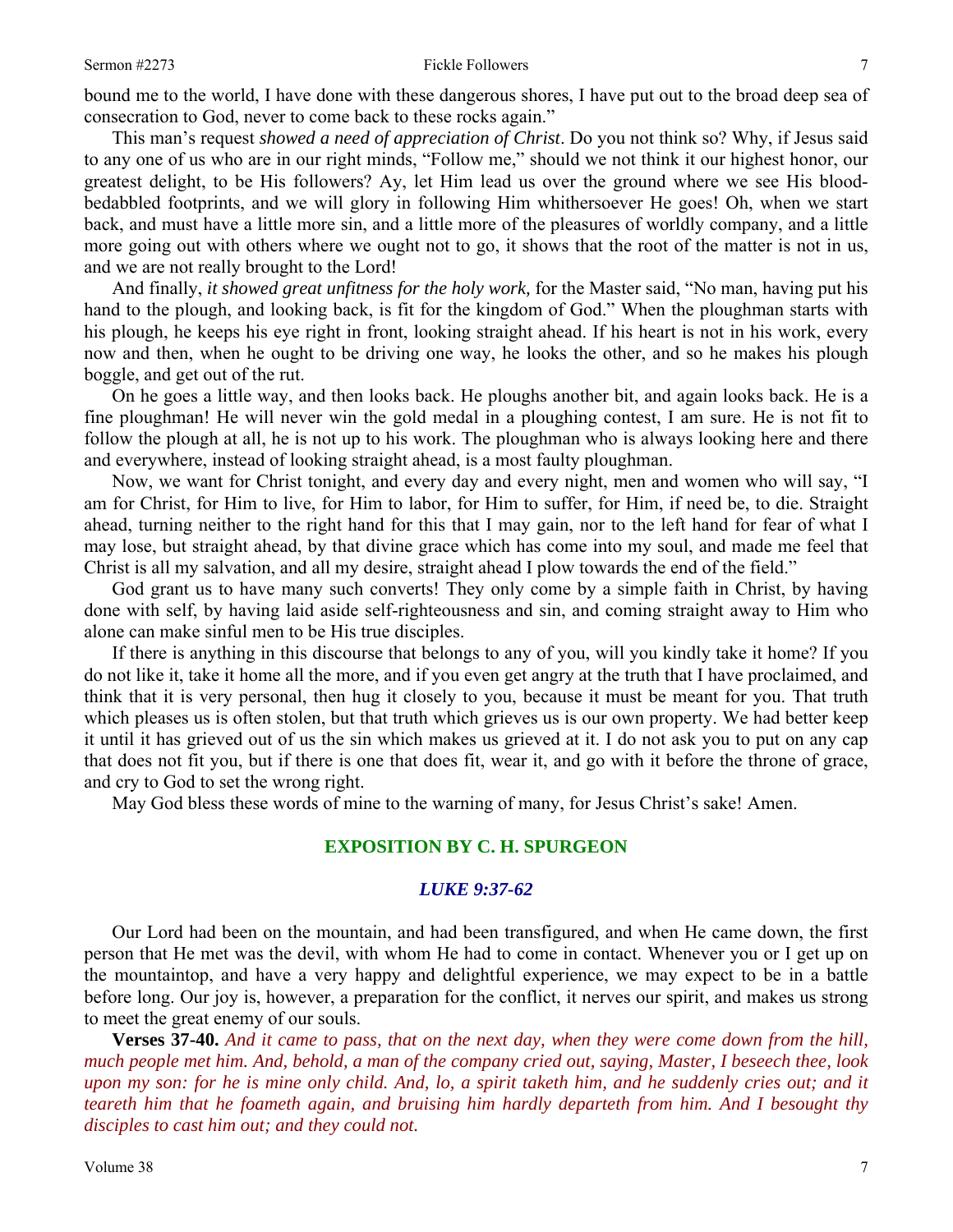There they were, all baffled and defeated, and their enemies were looking at them with many a grin of contempt and scorn. Now comes the conquering Captain. He will turn the tide of battle when His troops are flying before the enemy. He comes, and with a word He gathers them together again.

**41.** *And Jesus answering said, O faithless and perverse generation, how long shall I be with you, and suffer you? Bring thy son hither.* 

If you have been praying for some dear one, and the devil is not cast out, but the one for whom you have pleaded seems to be worse rather than better, notwithstanding all your prayers and all your efforts, hear the Master Himself saying to you tonight, as He said to the father of this child, "Bring thy son hither."

#### **42.** *And as he was yet a coming, the devil threw him down, and tare him.*

This is Satan's usual way. Whenever he is about to be cast out of anyone, he grows angry, and if he cannot destroy, he will worry, just as a bad tenant will do injury to the house if he cannot any longer keep possession of it. "As he was yet a coming, the devil threw him down, and tare him." Perhaps I speak to some tonight who are coming to Christ, and yet have worse fears than ever. They are more troubled than ever they were before. Well, you are like this poor child, "As he was yet a coming, the devil threw him down, and tare him." It was, however, the devil's last throw.

**42.** *And Jesus rebuked the unclean spirit, and healed the child, and delivered him again to his father.*

How well it is done, how perfectly it is done, how easily it is done, how quickly it is done when Christ comes on the scene! Let us pray distinctly tonight for those who have been our failures hitherto. They will not be Christ's failures if in prayer and by faith we bring them to Him.

**43.** *And they were all amazed at the mighty power of God.*

But while they were amazed, many of them did not believe. It is one thing to be astonished, it is another thing to be humbled, and to be led to simple faith in Christ. Never be content with any emotion but that which leads you to believe in Jesus for yourself.

**43-44.** *But while they wondered every one at all things which Jesus did, he said unto his disciples, Let these sayings sink down into your ears: for the Son of man shall be delivered into the hands of men.*

Just after the transfiguration, just after He had cast out the devil, He tells His disciples that "the Son of man shall be delivered into the hands of men." The shadow of the cross fell upon Christ long before the substance of the cross was on His shoulder. He never forgot that the day would come when He must lay down His life as a ransom for many, and He never started back from it, either.

> *"This was compassion like a God, That when the Savior knew The price of pardon was His blood, His pity ne'er withdrew."*

**45.** *But they understood not this saying, and it was hid from them, that they perceived it not: and they feared to ask him of that saying.*

They were not as yet spiritual enough to spy out His meaning, and when they had even a faint glimmering of it, it made them feel so sad, so cast down, that they did not dare to go and ask Him fully to explain it. Do not you think that you and I may have, tonight, something pressing upon us that would all vanish if we but took it to Jesus? And yet we fear to ask Him of that saying. Let us drive away that fear, and be familiar with our Lord, and tell Him everything that vexes our spirit.

**46.** *Then there arose a reasoning among them, which of them should be greatest.*

Sad, sad, sad, a hundred times sad! When He was talking of His death, and of His being delivered into the hands of wicked men, His disciples were disputing as to who should be the greatest. Ah, brethren, but we may be guilty of quite as great an inconsistency. If, after Christ's death for us on the cross, and after He has given up everything for us, and has washed us in His heart's blood, if we begin to want to be great and famous in the eyes of men, what wretches we are! May God deliver us from all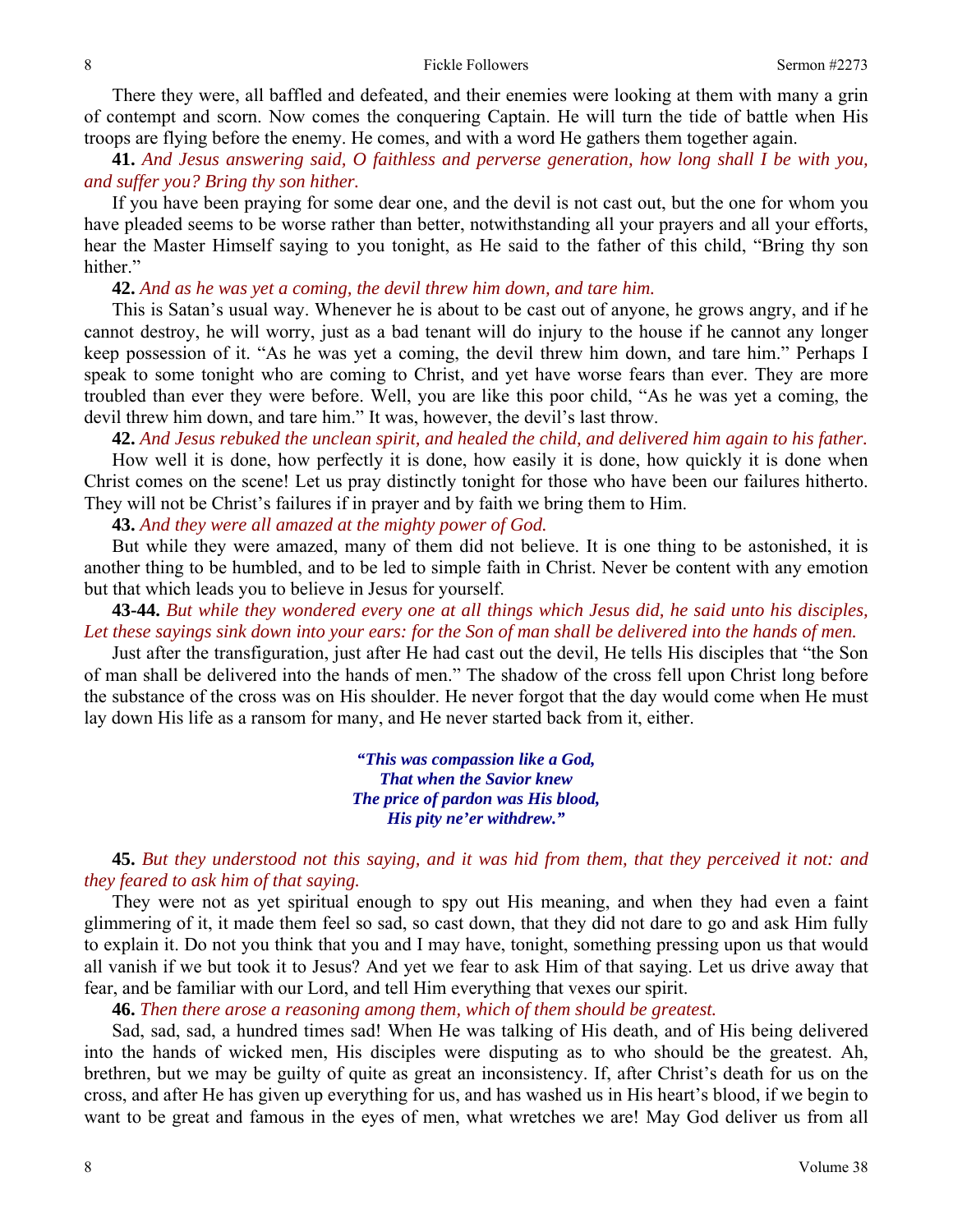ambition, from every kind of self-seeking, and from any measure of pride! Otherwise, we are inconsistent in pretending to follow such a Master as the Lord Jesus.

**47-48.** *And Jesus, perceiving the thought of their heart, took a child, and set him by him, and said unto them, Whosoever shall receive this child in my name receiveth me: and whosoever shall receive me receiveth him that sent me: for he that is least among you all, the same shall be great.*

The way to rise in the ranks of Christ is to go down. Be willing to do the meanest thing, and you are growing in Christ's esteem. When you are great, you are little. When you are nothing, then are you great. The Lord take away from us the black drops of pride that make us stand up on our dignity, and think we must be somebody! Somebody? God will not use you as long as you are somebody, but when you are nobody, then will God greatly magnify you, and use you in His church.

# **49.** *And John answered and said, Master, we saw one casting out devils in thy name; and we forbad him, because he followeth not with us.*

This man who was casting out demons was a dissenter, he was not with the regular church. He was doing good, but still, what right had he to do it? John said, "He followeth not with us." He was outside the pale, and even John, with all his loving disposition, felt that he must blow that candle out. He had no right to shine in anything but the regular, orthodox candlestick. "We forbad him, because he followeth not with us."

# **50.** *And Jesus said unto him, Forbid him not: for he that is not against us is for us.*

Jesus also said that no man could do a miracle in His name, and then lightly go and speak evil of Him, so that it was for the good of the cause to let the irregular practitioner go on with his business. Besides, if anybody can cast a devil out, by all means let him do it, for there is none too much of the power of casting out devils, and remember, that these gentlemen who found fault, could not cast the devil out themselves. They had been beaten in this very task, and yet, when somebody else did it in the power of God, they began to complain, and forbid them. That is surely being like the dog in the manger. God save us from falling into that spirit!

**51.** *And it came to pass, when the time was come that he should be received up,—*

Is not that a wonderful expression? Christ is to die, and to be buried. Ah! but this word comprehends everything, "that he should be received up." Think not of the gloom of death, especially concerning your dear friends who have lately fallen asleep. Think of their being received up. They did seem to go down, they went as low as the grave, but they could not go any lower. Thank God for His abounding mercy in receiving them up.

## **51.** *He steadfastly set his face to go to Jerusalem,—*

To go where He must He scourged, and spit upon, and crucified, "He steadfastly set his face to go to Jerusalem."

**52-53.** *And sent messengers before his face: and they went, and entered into a village of the Samaritans, to make ready for him. And they did not receive him, because his face was as though he would go to Jerusalem.*

He used to be welcomed in Samaria, but now the evil spirit has come to the front again, "They did not receive him, because his face was as though he would go to Jerusalem," and they wished nobody to go up to the feast at Jerusalem, but desired all to stop and worship God with them on Mount Gerizim. So they would not receive him.

**54-55.** *And when his disciples James and John saw this, they said, Lord, wilt thou that we command fire to come down from heaven, and consume them, even as Elias did? But he turned, and rebuked them, and said, Ye know not what manner of spirit ye are of.*

When you read the Old Testament, you will remember that the spirit of the Old Testament was in accordance with the law of Moses, but you are not under the law but under grace, and the Spirit of Christ is another spirit, not the spirit of judgment, bringing down fire from heaven, but the spirit of mercy, bringing life and blessing from above.